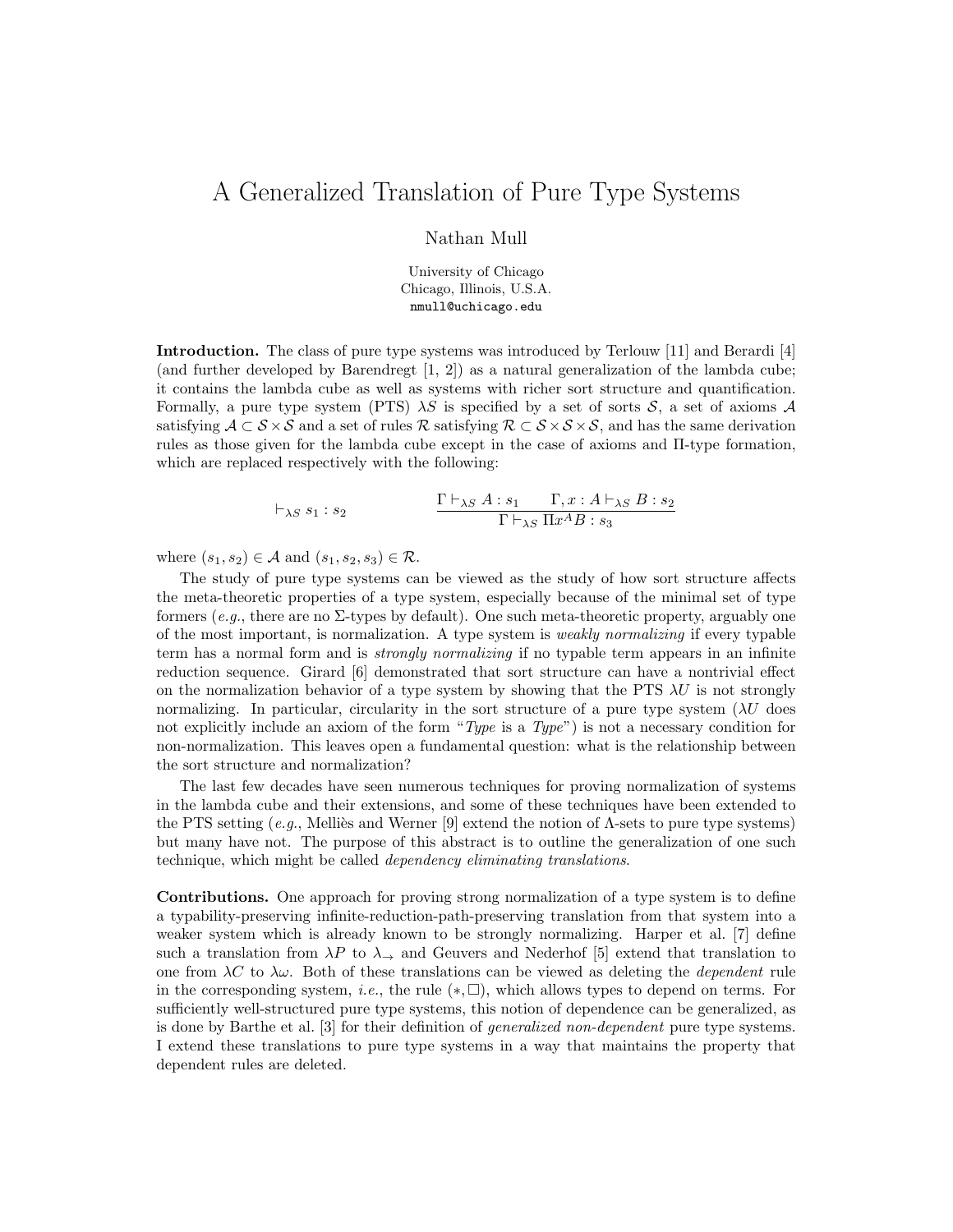Before stating the following theorem, a few definitions. A PTS is *n*-tiered if it is of the form

$$
S = \{s_i \mid i \in [n]\}
$$
  
\n
$$
A = \{(s_i, s_{i+1}) \mid i \in [n-1]\}
$$
  
\n
$$
R \subset \{(s, s', s') \mid (s, s') \in S \times S\}
$$

A tiered PTS is  $(i, j)$ -full if its rules contain  $\{(s_l, s_k, s_k) \mid l \leq i \text{ and } l \leq k \leq j\}$  and is full if it satisfies the following closure property: if  $(s_i, s_j, s_j) \in \mathcal{R}_{\lambda S}$  then  $\lambda S$  is  $(j, i)$ -full. For any tiered PTS  $\lambda S$ , define its non-dependent restriction, denoted  $\lambda S^*$ , to be the tiered system with rules  $\{(s_i, s_j, s_j) \in \mathcal{R}_{\lambda S} \mid i \leq j\}.$ 

**Theorem 1.** For any full tiered PTS  $\lambda S$ , there are two functions  $\tau : \mathsf{T} \to \mathsf{T}$  and  $\mathsf{F} \to \mathsf{T} \to \mathsf{T}$ on terms such that the following hold.

- 1. If  $\Gamma \vdash_{\lambda S} A : B$  then there is a context  $\Gamma'$  such that  $\Gamma' \vdash_{\lambda S^*} [A] : \tau(B)$ . That is,  $[-]$ <br>measures temphility preserves typability.
- 2. For any term A derivable in  $\lambda S$ , if  $A \rightarrow_{\beta} B$ , then  $\llbracket A \rrbracket \rightarrow_{\beta}^{+} \llbracket B \rrbracket$ . That is,  $\llbracket \rrbracket$  preserves infinite reduction paths.

This implies the strong normalization of any full tiered PTS depends only on the strong normalization of its non-dependent restriction. Unfortunately, fullness is a very strong property. A system which is  $(i, j)$ -full where  $i \geq 2$  and  $j \geq 3$ , for example, contains  $\lambda U$  and is thus inconsistent. There is only a small class of systems on which the translation can be applied non-trivially, and every system in this class is a subsystems of Lou's extended calculus of constructions (ECC) [8], which is known to be strongly normalizing. The strongest of these full n-tiered system has the rules

$$
\{(s_k, s_1, s_1) \mid k \in [n]\} \cup \{(s_1, s_k, s_k) \mid k \in [n]\} \cup \{(s_2, s_k, s_k) \mid k \in [n]\}
$$

Together with a proof that the non-dependent restriction of this system is strongly normalizing, we get a modular proof that this system is strongly normalizing along the lines of the Geuvers-Nederhof result. In particular, this proof does not require a detour through quasi-normalization (as is done by Luo for ECC) and the system for which one ultimately has to prove strong normalization after translation (by, say, the Girard-Tait method) is simpler.

Discussion. The restriction to tiered systems is for convenience, and it turns out to be sufficient even if we want to consider more general classes along the lines of persistent, stratified systems (see [3]) because such systems can be viewed as disjoint unions of tiered systems, in the sense of [10]. However, the restriction of fullness is clearly quite limiting. The generalization is, I believe, a fairly faithful one, so it seems possible that a more sophisticated translation could push this idea further. Being able to handle even just one additional non-dependent rule could be advantageous. For example, I became interested in translations like this one because of their potential application to the Barendregt-Guevers-Klop conjecture, an open question which posits that weak normalization implies strong normalization for all pure types systems. Barthe et al. [3] prove the conjecture holds for a class of non-dependent pure types systems via a CPS-style translation. If the non-dependent restriction of a tiered PTS is captured by the conditions of their theorem then their result can be leveraged and extended by a very simple bootstrapping argument: since weak normalization of  $\lambda S$  implies weak normalization of  $\lambda S^*$ , if  $\lambda S$  is weakly normalizing then, in fact,  $\lambda S^*$  is strongly normalizing, which implies  $\lambda S$  is as well.